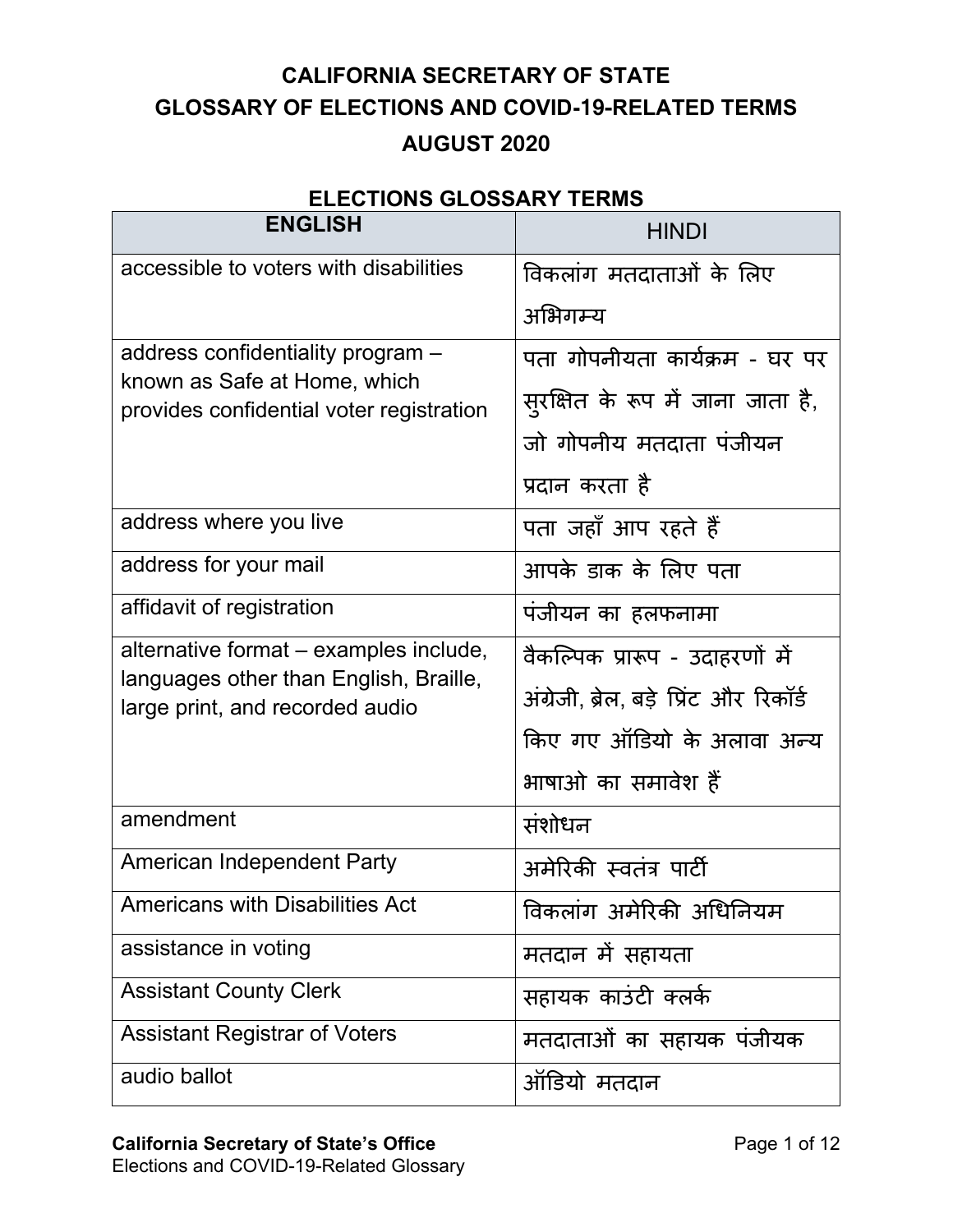| <b>Ballot</b>                          | मतदान                            |
|----------------------------------------|----------------------------------|
| ballot box                             | मतदान पेटी                       |
| ballot card                            | मतदान पत्र                       |
| ballot drop box/location               | मतदान ड्रॉप बॉक्स / स्थान        |
| ballot drop off location               | मतदान ड्रॉप ऑफ स्थान             |
| ballot marking device                  | मतदान मार्किंग यंत्र             |
| ballot measure                         | मतदान माप                        |
| ballot stub                            | मतदान ठूंठ                       |
| bilingual poll worker                  | द्विभाषी चुनाव कार्यकर्ता        |
| bond measure                           | बॉन्ड माप                        |
| <b>California Constitution</b>         | कैलिफोर्निया का संविधान          |
| California Secretary of State's office | कैलिफोर्निया राज्य सचिव का       |
|                                        |                                  |
|                                        | कार्यालय                         |
| Candidate                              | उम्मेदवार                        |
| cast a vote                            | मतदान करना                       |
| <b>Conditional Voter Registration</b>  | सशर्त मतदाता पंजीयन              |
| confirm your registration              | अपने पंजीयन की पुष्टि करें       |
| consolidated precinct                  | समेकित वृत्ति                    |
| constitutional                         | संवैधानिक                        |
| county                                 | काउंटी                           |
| <b>County Clerk</b>                    | काउंटी क्लर्क                    |
| county measure                         | काउंटी उपाय                      |
| <b>County Voter Information Guide</b>  | काउंटी मतदाता सूचना मार्गदर्शिका |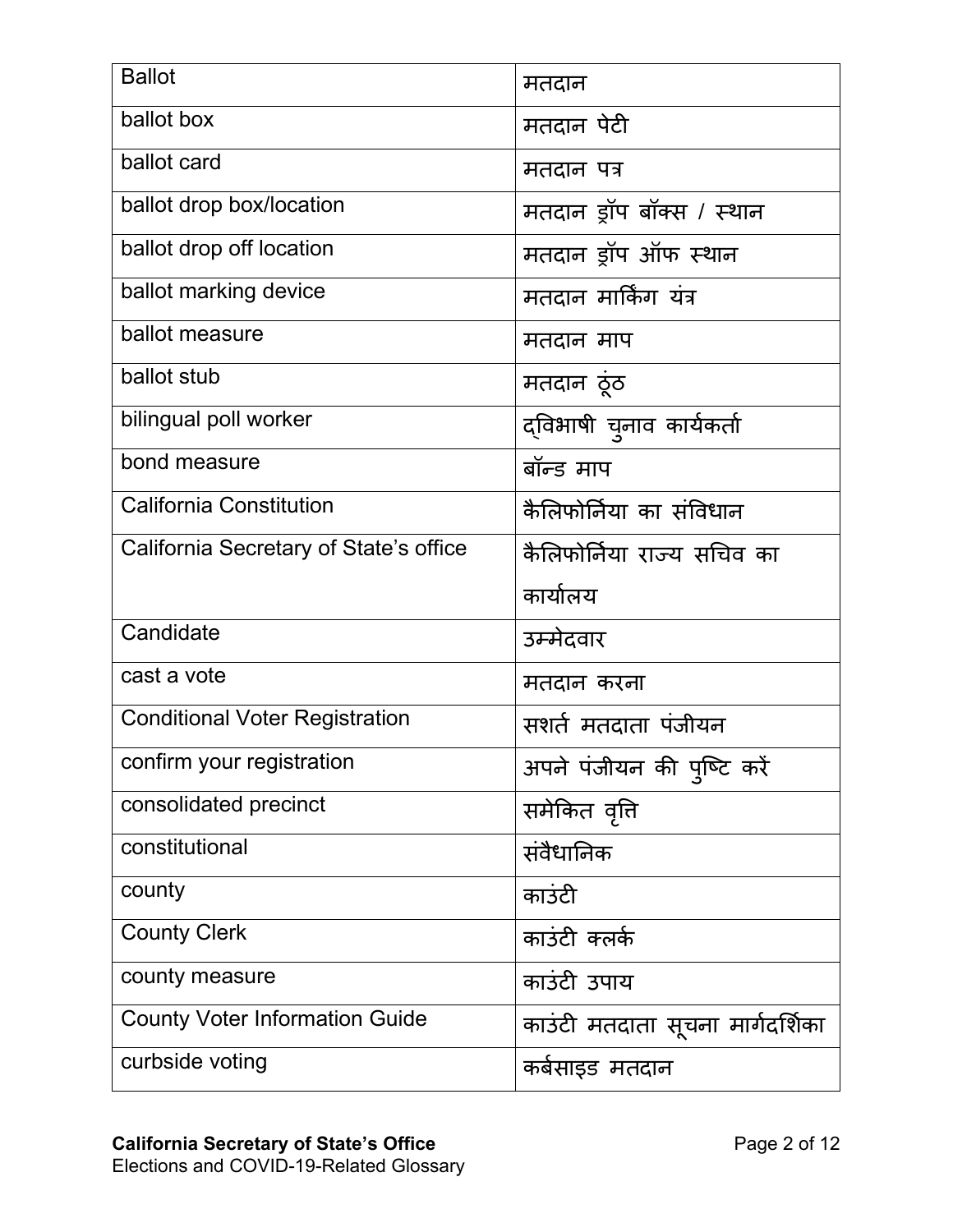| decline to state                   | राज्य की पतन                    |
|------------------------------------|---------------------------------|
| <b>Democratic Party</b>            | लोकतांत्रिक पार्टी              |
| district                           | जिला                            |
| drive-through voting               | ड्राइव करते हुए मतदान           |
| duplicate vote                     | इप्लिकेट मत                     |
| early voting                       | प्रारंभिक मतदान                 |
| elderly voters                     | बुजुर्ग मतदाता                  |
| election                           | चुनाव                           |
| Election Administration Plan (EAP) | चूनाव प्रशासन योजना (EAP)       |
| <b>Election Day</b>                | च्नाव का दिन                    |
| election inspector                 | च्नाव निरीक्षक                  |
| election observer                  | च्नाव प्रेक्षक                  |
| election official                  | चुनाव अधिकारी                   |
| election worker                    | च्नाव कार्यकर्ता                |
| Electioneering                     | च्नाव अभियान                    |
| electronic pollbook or e-pollbook  | इलेक्ट्रॉनिक पोलबुक या ई-पोलबुक |
| eligible voters                    | ग्राह्य मतदाता                  |
| fiscal impact                      | राजकोषीय सम्बन्धी प्रभाव        |
| general election                   | आम चुनाव                        |
| <b>Green Party</b>                 | ग्रीन पार्टी                    |
| identification                     | शिनाख्त                         |
| initiative measure                 | उपक्रमण उपाय                    |
| instructions to voters             | मतदाताओं को निर्देश             |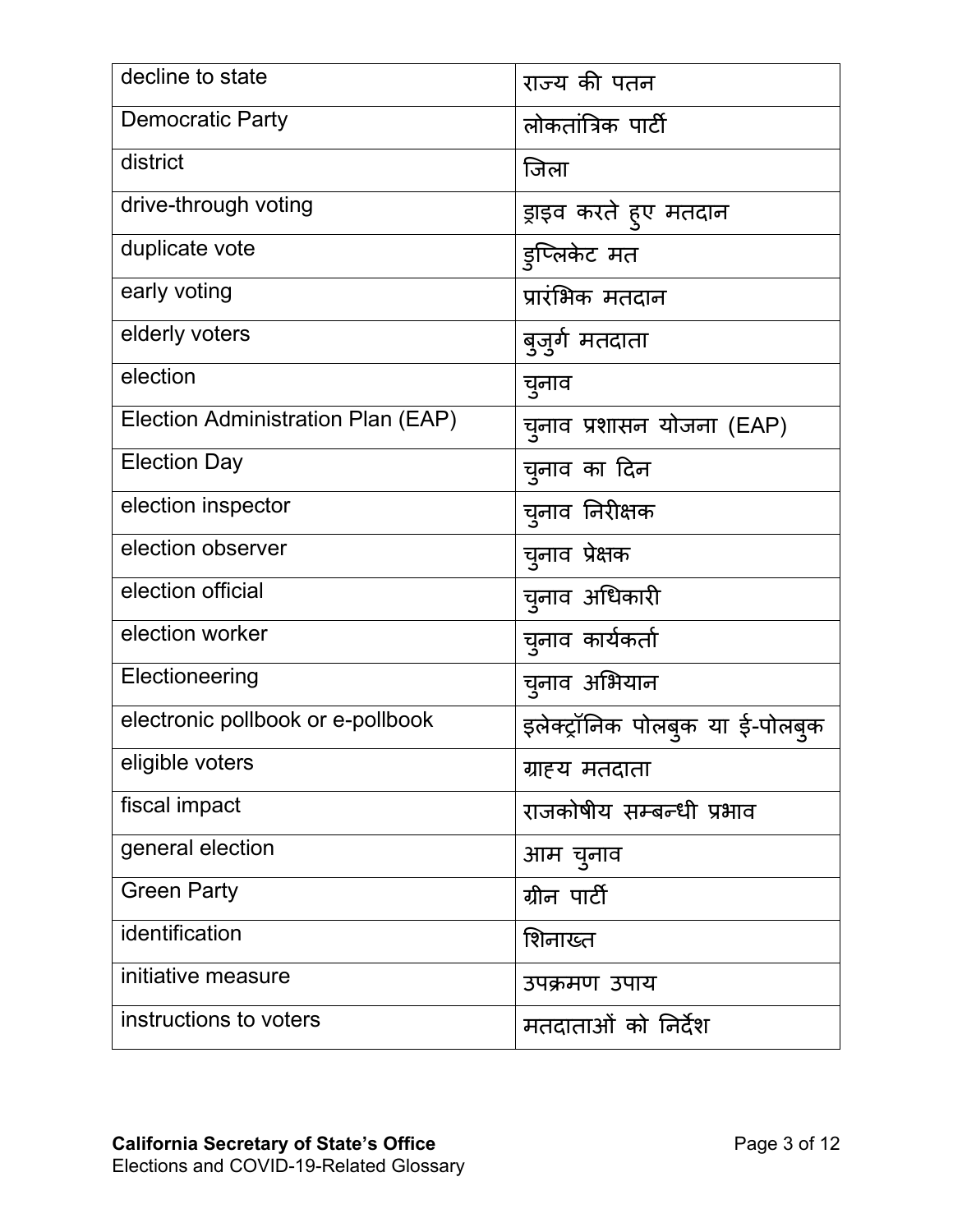| <b>Language Accessibility Advisory</b>                                          | भाषा अभिगम्यता सलाहकार          |
|---------------------------------------------------------------------------------|---------------------------------|
| Committee (LAAC)                                                                | समिति (LAAC)                    |
| layout guidance                                                                 | अभिन्यास मार्गदर्शन             |
| <b>Libertarian Party</b>                                                        | मुक्तिवादी पार्टी               |
| local measure                                                                   | स्थानीय उपाय                    |
| mail ballots                                                                    | डाक मतपत्र                      |
| marking device                                                                  | मार्किंग यंत्र                  |
| military and overseas voters                                                    | सैन्य और विदेशी मतदाता          |
| multilingual services                                                           | बहुभाषी सेवाएं                  |
| <b>No</b>                                                                       | नहीं                            |
| No Party Preference                                                             | कोई खास पार्टी पसंद न होना      |
| Nonpartisan                                                                     | निष्पक्षीय                      |
| Office of the Registrar of Voters                                               | मतदाताओं का रजिस्ट्रार कार्यालय |
| official ballot                                                                 | आधिकारिक मतपत्र                 |
| Overvote                                                                        | अति मतदान                       |
| paper ballot                                                                    | कागज का मतपत्र                  |
| Peace and Freedom Party                                                         | शांति और स्वतंत्रता पार्टी      |
| please print                                                                    | कृपया प्रिंट करे                |
| poll worker                                                                     | च्नाव कार्यकर्ता                |
| polling place                                                                   | मतदान स्थल                      |
| Precinct                                                                        | सीमा                            |
| pre-registration – California youth can                                         | पूर्व पंजीयन - कैलिफोर्निया के  |
| pre-register to vote if they are 16 or 17<br>years old and meet the other voter | युवा मतदान करने के लिए पूर्व    |
| registration eligibility requirements and                                       | पंजीयन कर सकते हैं यदि वे 16    |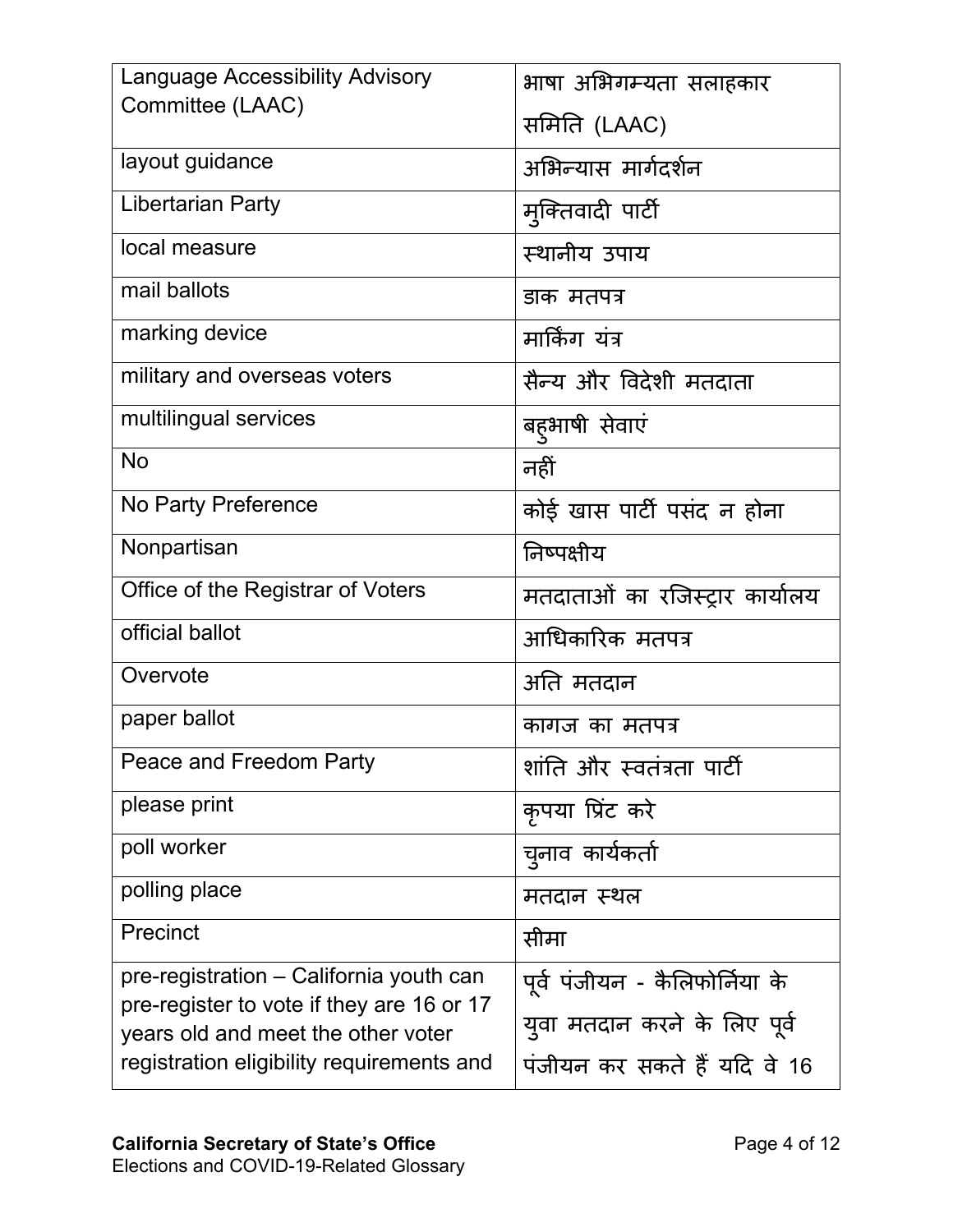| their registration will become active | या 17 वर्ष के हैं और अन्य    |
|---------------------------------------|------------------------------|
| once they turn 18 years old           | मतदाता पंजीयन पात्रता        |
|                                       | आवश्यकताओं को पूरा करते हैं  |
|                                       | और उनका पंजीयन 18 वर्ष का हो |
|                                       | जाने पर सक्रिय हो जाएगा      |
| primary election                      | प्राथमिक चुनाव               |
| proposition                           | प्रस्ताव                     |
| provisional ballot                    | अनंतिम मतपत्र                |
| provisional ballot envelope           | अनंतिम मतपत्र लिफाफा         |
| public comment period                 | सार्वजनिक टिप्पणी की अवधि    |
| public consultation meeting           | सार्वजनिक परामर्श बैठक       |
| public hearing                        | सार्वजनिक सुनवाई             |
| recall election                       | चुनाव स्मरण करना             |
| register to vote                      | वोट देने के लिए रजिस्टर करें |
| registered voters                     | पंजीकृत मतदाता               |
| registration form                     | पंजीयन फॉर्म                 |
| referendum measure                    | जनमत संग्रह उपाय             |
| Remote Accessible Vote by Mail        | रिमोट एक्सेसिबल वोट बाय मेल  |
| (RAVBM)                               | (RAVBM)                      |
| replacement ballot                    | प्रतिस्थापन मतपत्र           |
| <b>Republican Party</b>               | रिपब्लिकन पार्टी             |
| re-register                           | प् <b>न: पंजीकृ</b> त        |
| roster                                | रोस्टर                       |
| runoff election                       | अपवाह च्नाव                  |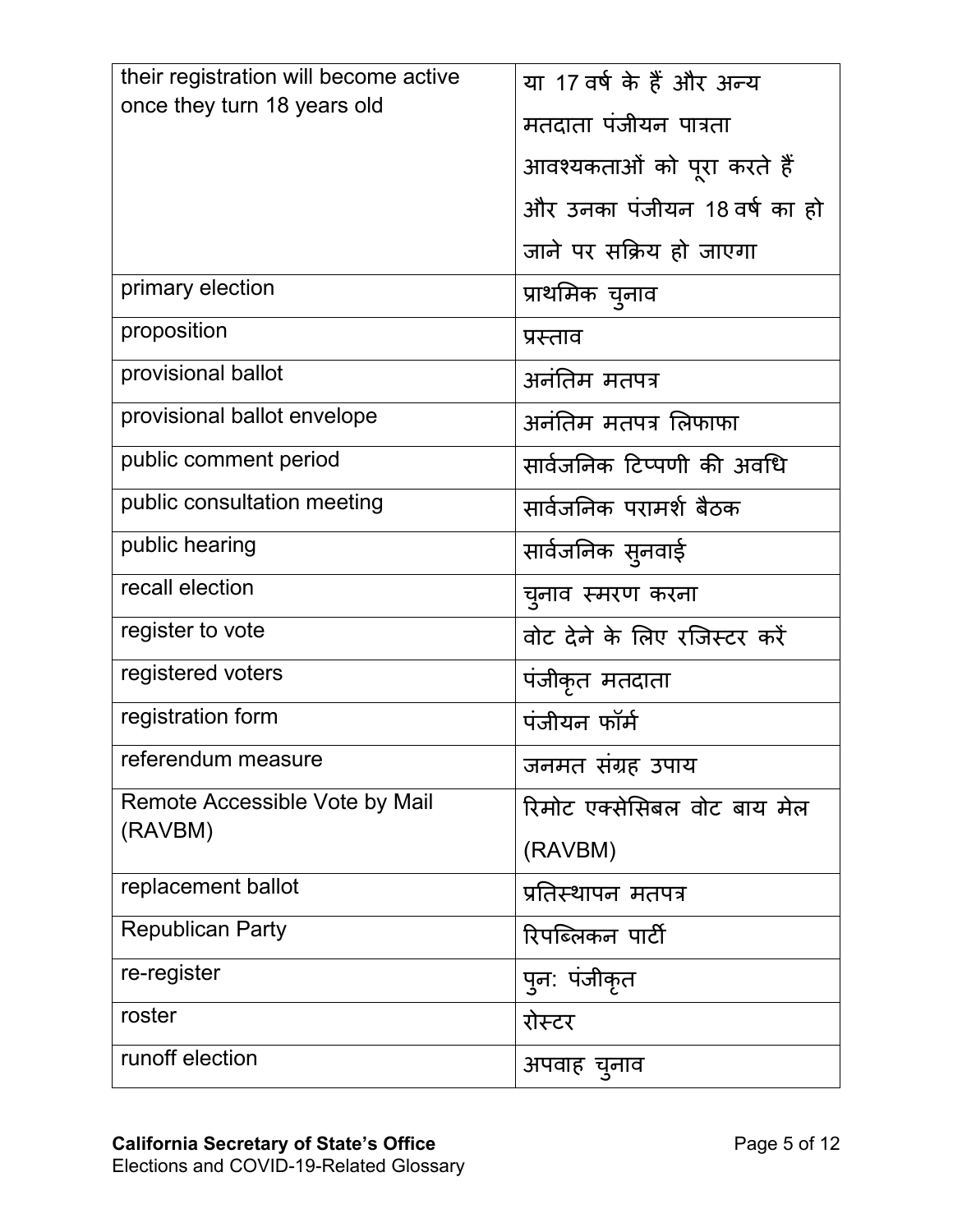| sample ballot                     | नमना मतपत्र                   |
|-----------------------------------|-------------------------------|
| school measure                    | विद्यालय उपाय                 |
| secrecy sleeve                    | गोपनीयता की आस्तीन            |
| Signature                         | हस्ताक्षर                     |
| special election                  | विशेष च्नाव                   |
| spoiled ballot                    | खराब हो चुका मतपत्र           |
| state initiative                  | राज्य की उपक्रमण              |
| state measure                     | राज्य के उपाय                 |
| <b>Statewide Special Election</b> | राज्यव्यापी विशेष च्नाव       |
| <b>Stylus</b>                     | स्टाइलस                       |
| touch screen                      | टच स्क्रीन                    |
| Vote                              | मत                            |
| vote both sides of the ballot     | मतपत्र के दोनों ओर मतदान करें |
| vote center                       | वोट सेंटर                     |
| vote for no more than             | से अधिक के लिए मतदान ना करें  |
| vote for one                      | एक को वोट दो                  |
| vote for up to                    | तक के लिए मतदान करें          |
| Vote by Mail                      | डाक दवारा मतदान करें          |
| Vote by Mail return envelope      | डाक पुनरागमन लिफाफे से वोट    |
|                                   | करें                          |
| Voter                             | मतदाता                        |
| <b>Voter Bill of Rights</b>       | मतदाता अधिकारों का बिल        |
| voter feedback                    | मतदाता का प्रतिपुष्टि         |
| voter information pamphlet        | मतदाता जानकारी पुस्तिका       |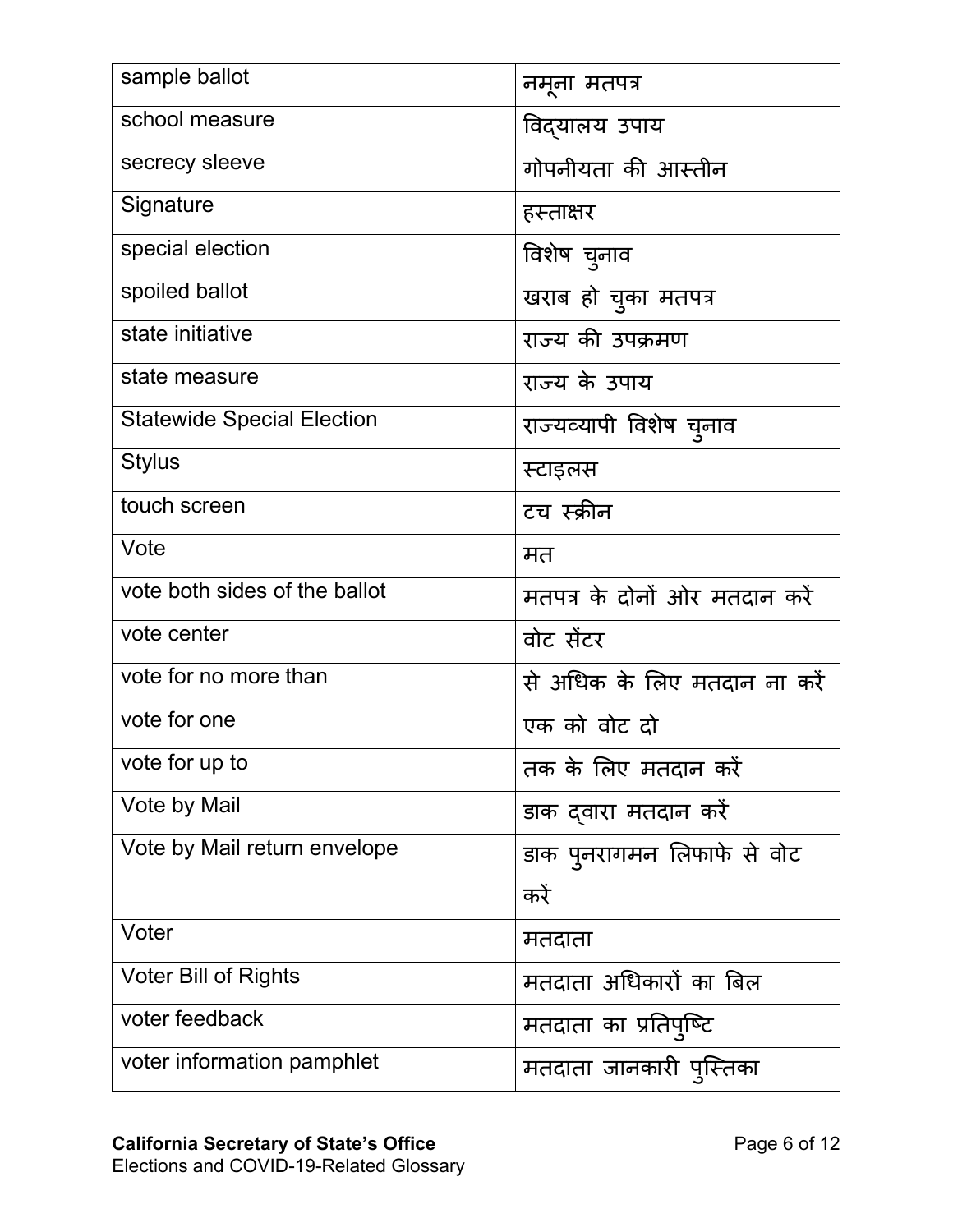| voter instructions                   | मतदाता अन् <b>देश</b>   |
|--------------------------------------|-------------------------|
| voter outreach                       | मतदाता आउटरीच           |
| voter outreach plan                  | मतदाता आउटरीच परियोजना  |
| voter services                       | मतदाता सेवाएं           |
| <b>Voter's Choice Act</b>            | मतदाता विकल्प अधिनियम   |
| voters with disabilities             | विकलांग मतदाता          |
| Voting                               | मतदान                   |
| <b>Voting Accessibility Advisory</b> | मतदान अभिगम्यता सलाहकार |
| Committee (VAAC)                     | समिति (VAAC)            |
| voting booth                         | मतदान कक्ष              |
| voting equipment                     | मतदान उपकरण             |
| <b>Voting Rights Act</b>             | मतदान अधिकार अधिनियम    |
| voting station                       | मतदान स्टेशन            |
| wheelchair accessible                | व्हीलचेयर अभिगम्य       |
| write-in candidate                   | राइट-इन उम्मीदवार       |
| Yes                                  | हाँ                     |

## **COVID-19-RELATED GLOSSARY TERMS**

| cleaning supplies                     | सफाई का सामान                   |
|---------------------------------------|---------------------------------|
| commonly used surfaces                | सामान्यतः इस्तेमाल कीए जानेवाले |
|                                       | सतहों                           |
| Coronavirus Aid, Relief, and Economic | कोरोनावायरस सहायता, राहत और     |
| <b>Security (CARES) Act</b>           | आर्थिक सुरक्षा (CARES)          |
|                                       | अधिनियम                         |
| <b>County Health Guidance</b>         | प्रांत स्वास्थ्य मार्गदर्शन     |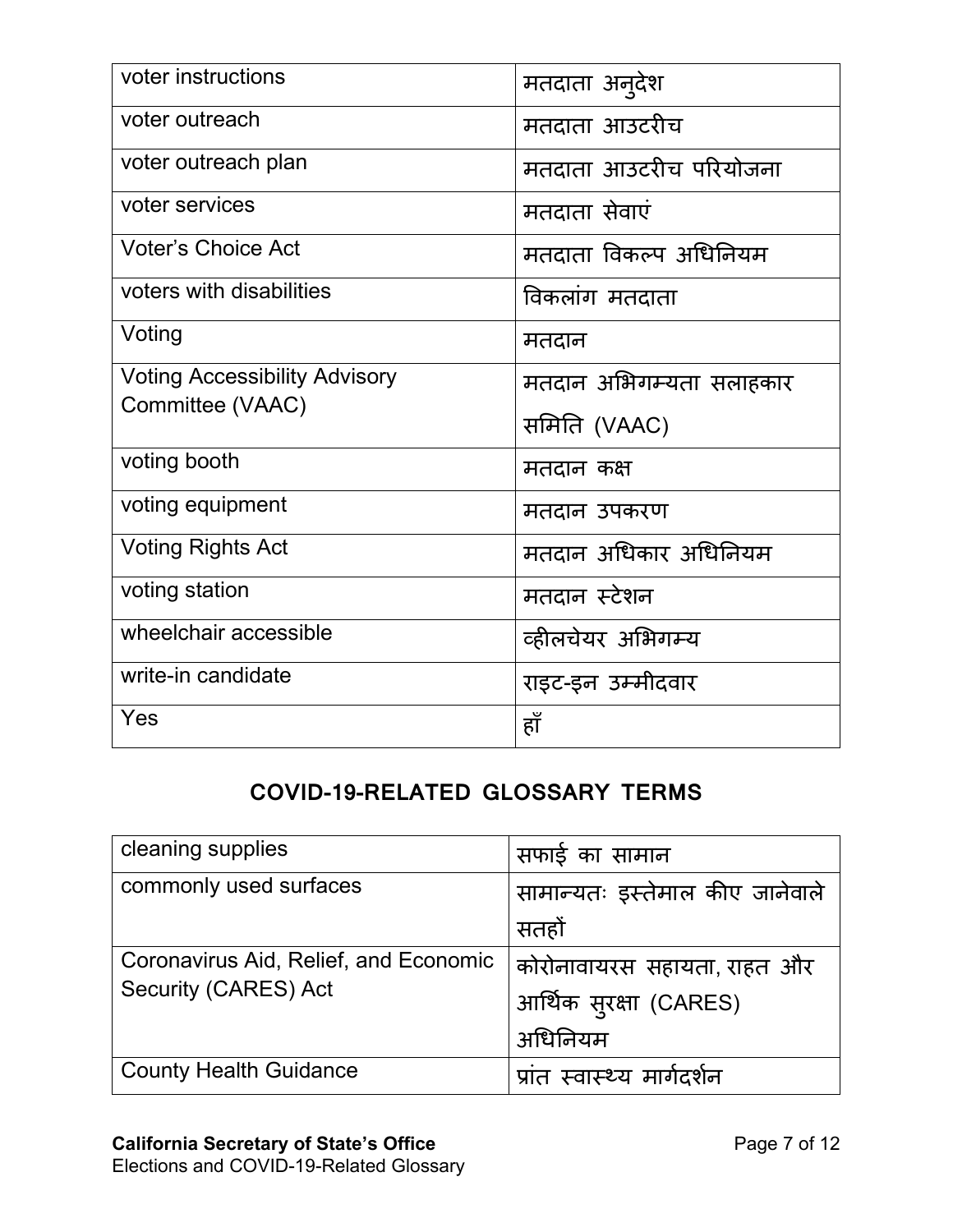| <b>County Health Officials</b>                                                                                                                                                                                                                                                                                                            | प्रांत स्वास्थ्य अधिकारी                                                                                                                                                                                                                                                                                            |
|-------------------------------------------------------------------------------------------------------------------------------------------------------------------------------------------------------------------------------------------------------------------------------------------------------------------------------------------|---------------------------------------------------------------------------------------------------------------------------------------------------------------------------------------------------------------------------------------------------------------------------------------------------------------------|
| coverage of the mouth and nose                                                                                                                                                                                                                                                                                                            | मूंह और नाक का ढंकना                                                                                                                                                                                                                                                                                                |
| COVID-19 pandemic                                                                                                                                                                                                                                                                                                                         | COVID-19 महामारी                                                                                                                                                                                                                                                                                                    |
| COVID-19 prevention plan                                                                                                                                                                                                                                                                                                                  | COVID-19 रोकथाम योजना                                                                                                                                                                                                                                                                                               |
| COVID-19 symptoms - includes fever<br>or chills, cough, shortness of breath or<br>difficulty breathing, fatigue, muscle or<br>body aches, headache, new loss of<br>taste or smell, sore throat, congestion<br>or runny nose, nausea, vomiting, or<br>diarrhea, as described by the Centers<br>for Disease Control and Prevention<br>(CDC) | COVID-19 लक्षण - बुखार या ठंड<br>लगना, खांसी, सांस की तकलीफ या<br>सांस लेने में कठिनाई, थकावट,<br>मांसपेशियों या शरीर में दर्द.<br>सिरदर्द, स्वाद या गंध का नया<br>नुकसान, गले में खराश, कंजेशन या<br>बहती नाक, जी मिचलाना, उल्टी, या<br>दस्त, जैसा कि रोग नियंत्रण और<br>रोकथाम केंद्र (सीडीसी) दवारा<br>वर्णित है |
| disinfecting tools                                                                                                                                                                                                                                                                                                                        | उपकरण कीटाणूरहित करना                                                                                                                                                                                                                                                                                               |
| disinfecting wipes                                                                                                                                                                                                                                                                                                                        | कीटाणुरहित बनानेवली वाईप्स                                                                                                                                                                                                                                                                                          |
| <b>Executive Order N-64-20</b>                                                                                                                                                                                                                                                                                                            | कार्यकारी आदेश N-64-20                                                                                                                                                                                                                                                                                              |
| <b>Executive Order N-67-20</b>                                                                                                                                                                                                                                                                                                            | कार्यकारी आदेश N-67-20                                                                                                                                                                                                                                                                                              |
| face covering                                                                                                                                                                                                                                                                                                                             | चेहरा ढकना                                                                                                                                                                                                                                                                                                          |
| face mask                                                                                                                                                                                                                                                                                                                                 | चेहरे का मास्क                                                                                                                                                                                                                                                                                                      |
| face shield                                                                                                                                                                                                                                                                                                                               | चेहरे का कवच                                                                                                                                                                                                                                                                                                        |
| Fever                                                                                                                                                                                                                                                                                                                                     | बुखार                                                                                                                                                                                                                                                                                                               |
| Gloves                                                                                                                                                                                                                                                                                                                                    | दस्ताने                                                                                                                                                                                                                                                                                                             |
| hand hygiene                                                                                                                                                                                                                                                                                                                              | हाथ स्वच्छता                                                                                                                                                                                                                                                                                                        |
| hand sanitizer                                                                                                                                                                                                                                                                                                                            | हाथ सैनिटाइज़र                                                                                                                                                                                                                                                                                                      |
| hand-washing – washing hands with<br>soap and water and scrubbing for at<br>least 20 seconds, or using hand                                                                                                                                                                                                                               | हाथ धोना - साबुन और पानी से<br>हाथ धोना और कम से कम 20                                                                                                                                                                                                                                                              |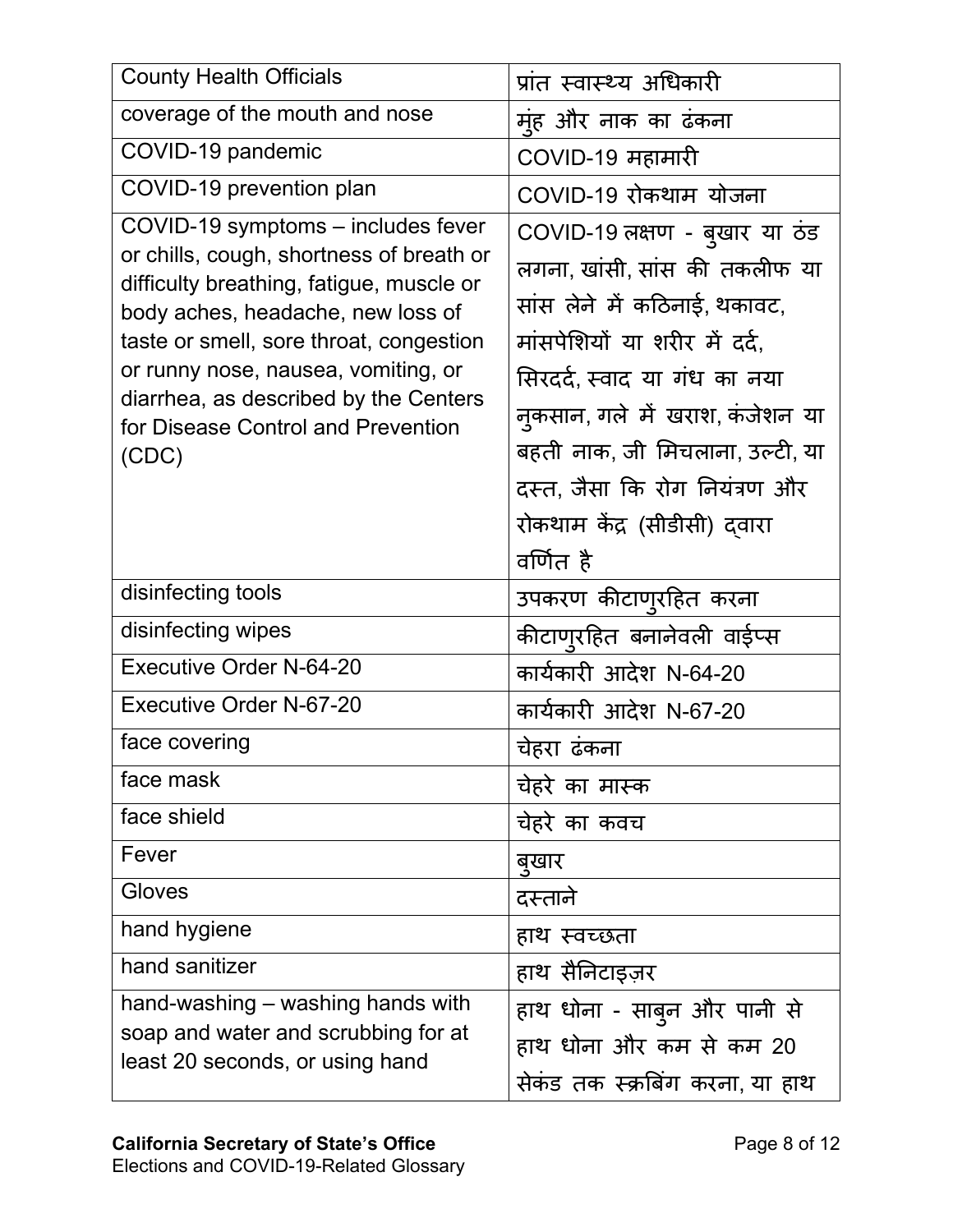| sanitizer where soap or running water                                                                                                                                                                                 | सेनिटाइजर का उपयोग करना जहाँ                                                                                                                                                                                 |
|-----------------------------------------------------------------------------------------------------------------------------------------------------------------------------------------------------------------------|--------------------------------------------------------------------------------------------------------------------------------------------------------------------------------------------------------------|
| are unavailable                                                                                                                                                                                                       | साबुन या बहता पानी अनुपलब्ध है                                                                                                                                                                               |
| health and safety                                                                                                                                                                                                     | स्वास्थ्य और सुरक्षा                                                                                                                                                                                         |
| high-use areas                                                                                                                                                                                                        | उच्च उपयोग क्षेत्रों                                                                                                                                                                                         |
| illness – reported illness ranges from<br>very mild (some people have no<br>symptoms) to severe illness                                                                                                               | बीमारी - रिपोर्ट की गई बीमारी<br>बहुत हल्के से लेकर (कुछ लोगों में<br>कोई लक्षण नहीं है) गंभीर बीमारी<br>की श्रेणी तक                                                                                        |
| protective equipment – includes face<br>coverings, gloves, and other protective<br>gear                                                                                                                               | सुरक्षात्मक उपकरण - इसमें चेहरा<br>कवरिंग, दस्ताने और अन्य<br>सुरक्षात्मक उपकरण शामिल हैं                                                                                                                    |
| physical barrier                                                                                                                                                                                                      | शारीरिक बाधाएं                                                                                                                                                                                               |
| physical distancing                                                                                                                                                                                                   | शारीरिक दूरी बनाना                                                                                                                                                                                           |
| plexiglass                                                                                                                                                                                                            | प्लेक्सीग्लास                                                                                                                                                                                                |
| potentially infectious                                                                                                                                                                                                | संभावित रूप से संक्रामक                                                                                                                                                                                      |
| proper sneezing and coughing<br>etiquette – includes covering coughs<br>and sneezes and washing hands to<br>assist with infection control, as<br>described by the Centers for Disease<br>Control and Prevention (CDC) | उचित छींकने और खांसणे के<br>शिष्टाचार - इसमें संक्रमण नियंत्रण<br>में सहायता के लिए खांसी और<br>छींक को ढंकना और हाथ धोना<br>शामिल है, जैसा कि रोग नियंत्रण<br>और रोकथाम केंद्र (सीडीसी) दवारा<br>वर्णित है। |
| public health guidance                                                                                                                                                                                                | सार्वजनिक स्वास्थ्य मार्गदर्शन                                                                                                                                                                               |
| public health officials                                                                                                                                                                                               | सार्वजनिक स्वास्थ्य अधिकारी                                                                                                                                                                                  |
| risk assessment                                                                                                                                                                                                       | जोखिम मूल्याकन                                                                                                                                                                                               |
| serious underlying medical conditions<br>– includes such conditions as heart or<br>lung disease or diabetes                                                                                                           | गंभीर अंतर्निहित चिकित्सा<br>स्थितियां- इसमें हृदय या फेफड़ों                                                                                                                                                |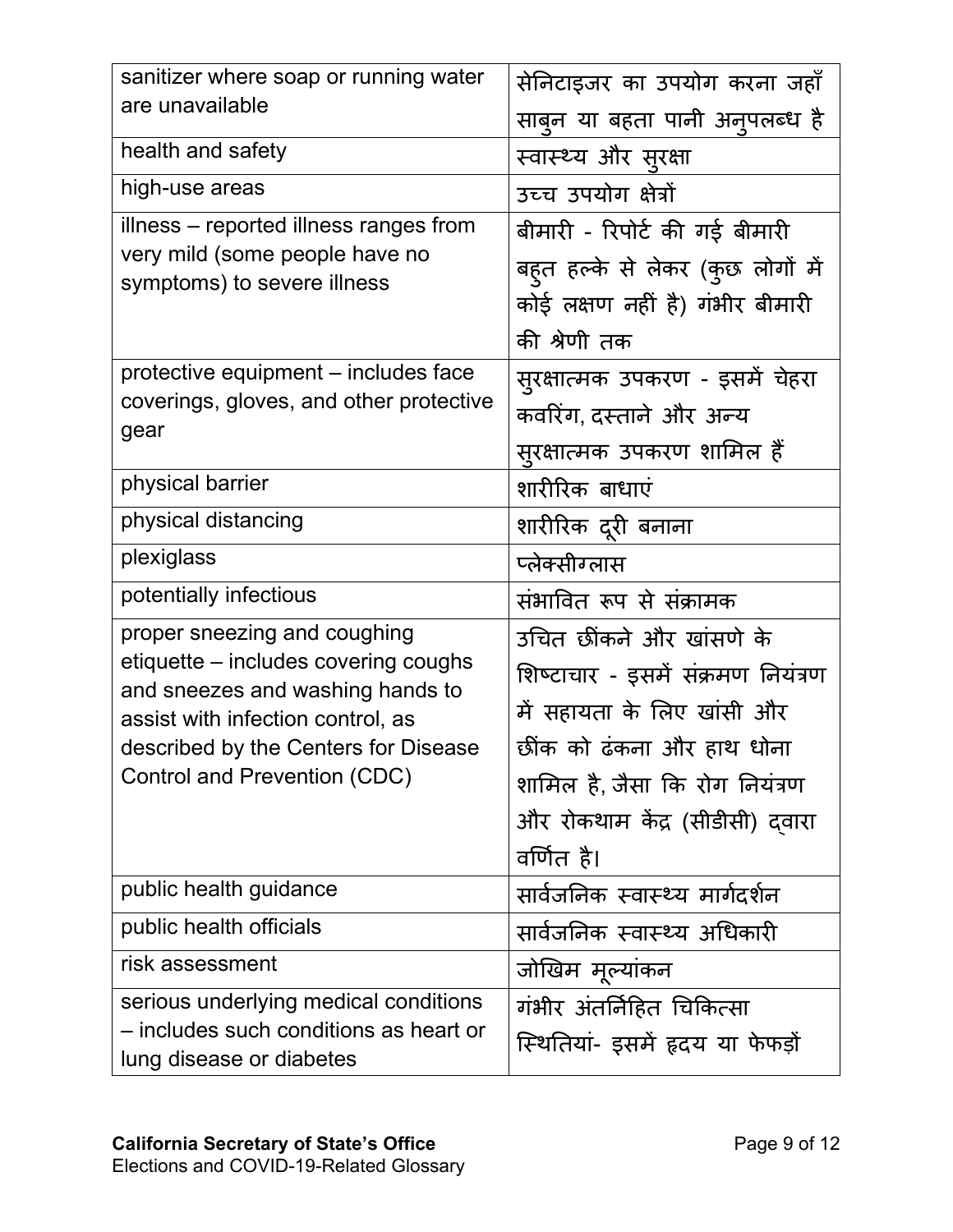|                         | की बीमारी या मधुमेह जैसी |
|-------------------------|--------------------------|
|                         | स्थितियां शामिल हैं      |
| Stay-At-Home Order      | स्टे-एट-होम ऑर्डर        |
| Temperature             | तापमान                   |
| voter directional signs | मतदाता दिशात्मक संकेत    |
| voting system cleaning  | मतदान प्रणाली की सफाई    |

## **COVID-19-RELATED GLOSSARY PHRASES**

| Please wear a facial covering over         | कृपया अपने नाक और मुंह के ऊपर  |
|--------------------------------------------|--------------------------------|
| your nose and mouth.                       | फेस कवर पहनें।                 |
| Maintain 6 feet of physical distance       | इमारत में आपके और दूसरों के    |
| between you and others in the<br>building. | बीच 6 फीट की भौतिक दूरी बनाए   |
|                                            | रखें।                          |
| Avoid physical contact.                    | भौतिक संपर्क से बचें।          |
| Use hand sanitizer at the check-in         | मतदान से पहले और बाद में चेक-  |
| station before and after voting.           | इन केंद्र पर हाथ सैनिटाइज़र का |
|                                            |                                |
|                                            | उपयोग करें।                    |
| Place your own ballot into the tabulator   | अपने मतपत्र को टेब्लेटर या     |
| or ballot box.                             | मतपेटी में रखें।               |
| Thanks for wearing your mask.              | मास्क पहनने के लिए धन्यवाद।    |
| Remember to use the hand sanitizer.        | हाथ सैनिटाइजर का उपयोग करना    |
|                                            | याद रखें।                      |
| Thanks for keeping your distance.          | अपनी दूरी बनाए रखने के लिए     |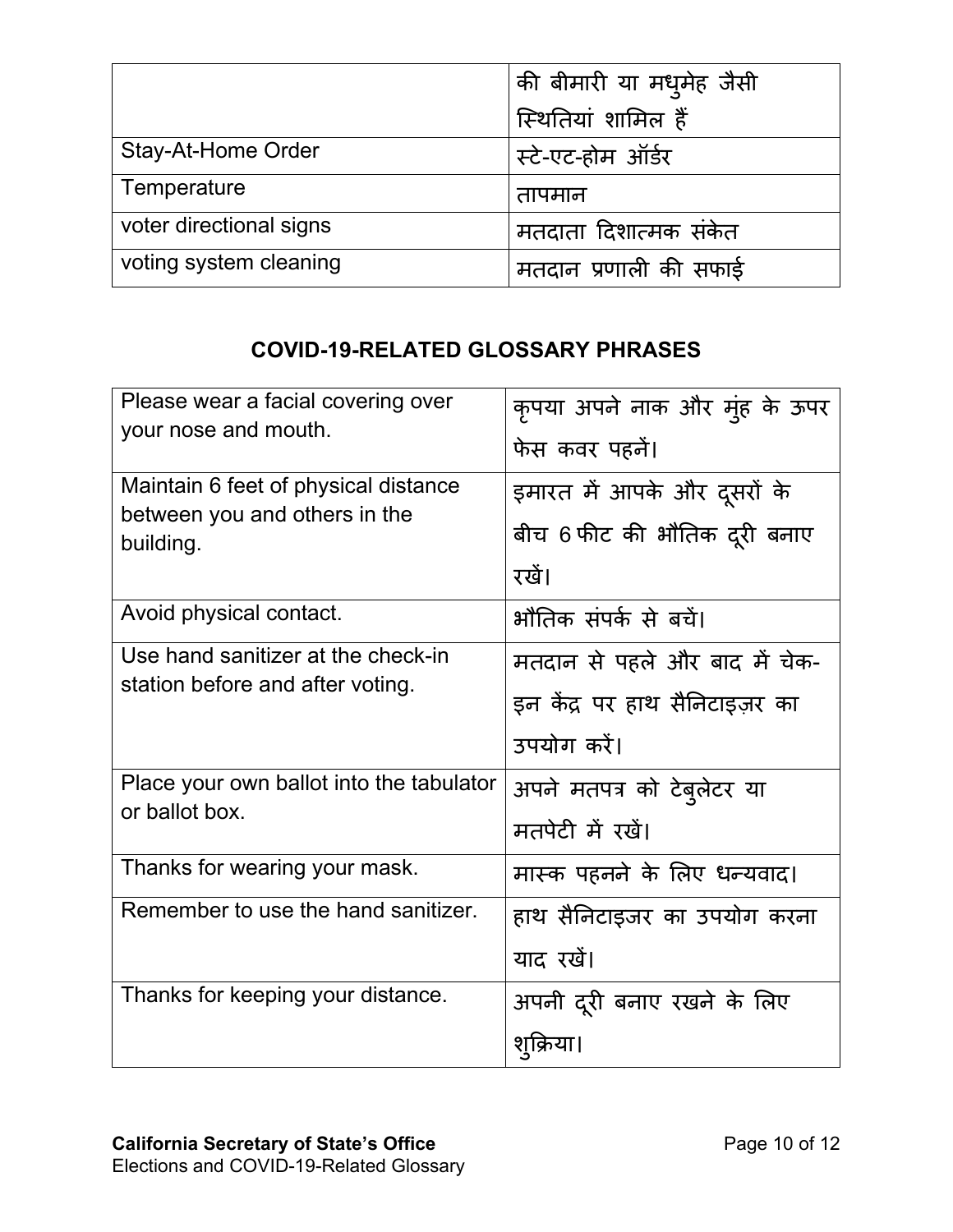| Make sure your hands are dry before<br>touching your paper ballot.                                                                                                                                                                                                               | आपके पेपर बैलट को छूने से पहले     |
|----------------------------------------------------------------------------------------------------------------------------------------------------------------------------------------------------------------------------------------------------------------------------------|------------------------------------|
|                                                                                                                                                                                                                                                                                  | आपके हाथ सूखे हैं ये सुनिश्चित     |
|                                                                                                                                                                                                                                                                                  | करें ।                             |
| Place used items here for cleaning.                                                                                                                                                                                                                                              | इस्तेमाल की गई वस्तुएं सफाई के     |
|                                                                                                                                                                                                                                                                                  | लिए यहां रखें।                     |
| Health guidelines to use a face<br>covering and maintain physical<br>distancing are here to protect you and<br>others. Please follow them.                                                                                                                                       | फेस कवरिंग का उपयोग करने और        |
|                                                                                                                                                                                                                                                                                  | भौतिक दूरी को बनाए रखने के         |
|                                                                                                                                                                                                                                                                                  | लिए स्वास्थ्य संबंधी दिशा-निर्देश  |
|                                                                                                                                                                                                                                                                                  | यहां आपको और अन्य लोगों की         |
|                                                                                                                                                                                                                                                                                  | सुरक्षा के लिए दिए गए हैं।कृपया    |
|                                                                                                                                                                                                                                                                                  | उनका पालन करें।                    |
| A face covering can be provided for<br>you to use, if available.                                                                                                                                                                                                                 | उपयोग करने के लिए एक फेस           |
|                                                                                                                                                                                                                                                                                  | कवरिंग दिया जा सकता है यदि         |
|                                                                                                                                                                                                                                                                                  | उपलब्ध हो तो।                      |
| We regret that you're unwilling to<br>follow the guidelines, but we do<br>respect your right to vote. Please give<br>us a bit of time to organize the area to<br>allow additional physical distance<br>between you, our fellow election<br>workers, observers, and other voters. | हमें खेद है कि आप दिशानिर्देशों का |
|                                                                                                                                                                                                                                                                                  | अनुसरण करने के लिए तैयार नहीं      |
|                                                                                                                                                                                                                                                                                  | हैं, लेकिन हम मतदान के आपके        |
|                                                                                                                                                                                                                                                                                  | अधिकार का सम्मान करते हैं।कृपया    |
|                                                                                                                                                                                                                                                                                  | हमें आपके, हमारे साथी चुनाव        |
|                                                                                                                                                                                                                                                                                  | कार्यकर्ताओं, पर्यवेक्षकों और अन्य |
|                                                                                                                                                                                                                                                                                  | मतदाताओं के बीच अतिरिक्त           |
|                                                                                                                                                                                                                                                                                  | शररिक दूरी की अनुमति देने के       |
|                                                                                                                                                                                                                                                                                  | लिए क्षेत्र को आयोजित करने के      |
|                                                                                                                                                                                                                                                                                  | लिए थोड़ा समय दें।                 |